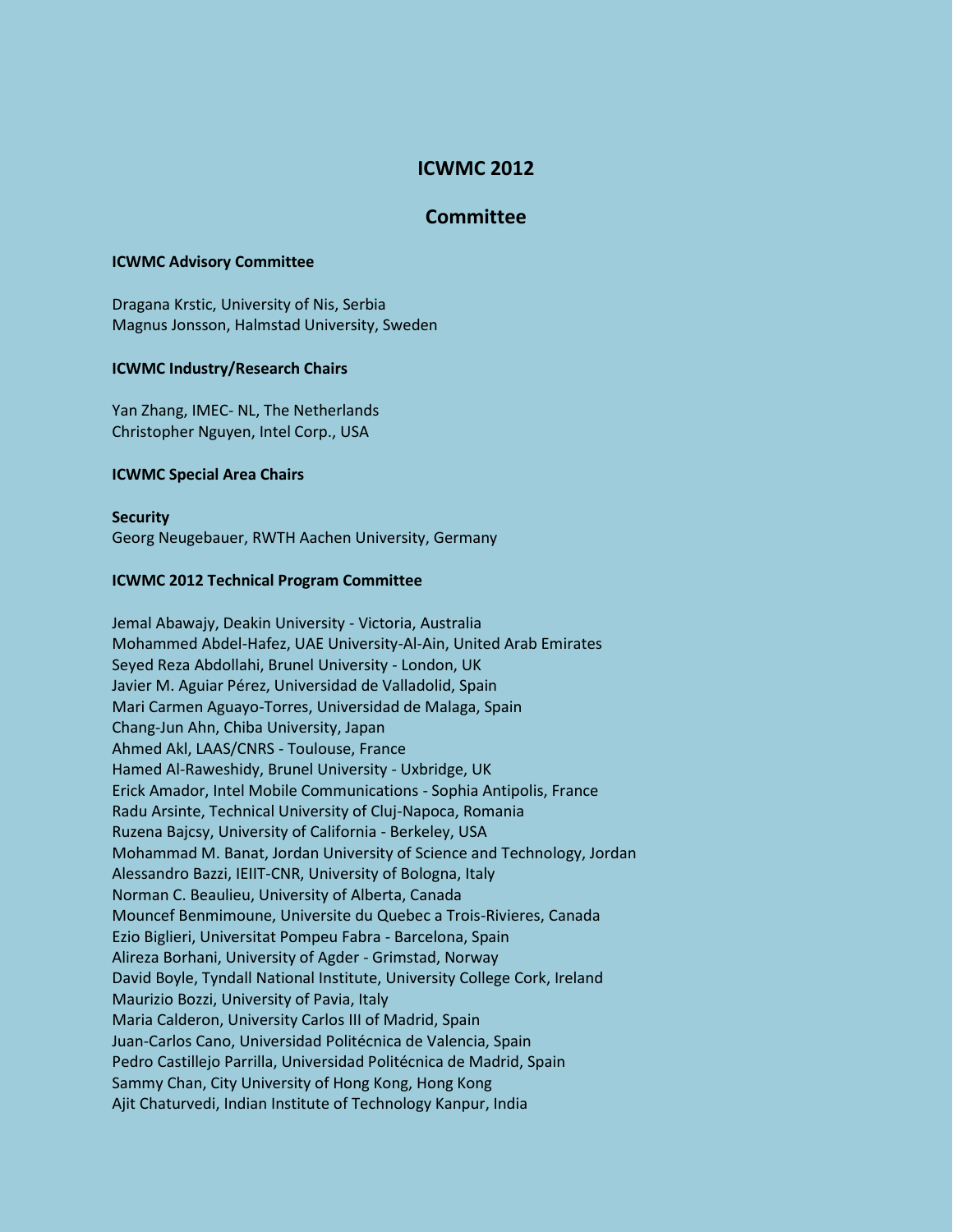Abdellah Chehri, University of Ottawa, Canada Hsing-Lung Chen, National Taiwan University of Science and Technology - Taipei, Taiwan Yunfei Chen, University of Warwick - Coventry, UK Char-Dir Chung, National Taiwan University, Taiwan, R.O.C. Silviu Ciochina, Universitatea Politehnica din Bucuresti, Romania Hugo Coll Ferri, Polytechnic University of Valencia, Spain Ana Collado, Centre Tecnologic de Telecomunicacions de Catalunya (CTTC) - Barcelona, Spain Mauro Conti, Vrije Universiteit - Amsterdam, The Netherlands Nicolae Crisan, Technical University of Cluj-Napoca, Romania Danco Davcev, University "Ss Cyril and Methodius" - Skopje, Macedonia Claudio de Castro Monteiro, Federal Institute of Education, Science and Technology of Tocantins, Brazil Javier Del Ser Lorente, TECNALIA-Telecom - Zamudio (Bizkaia), Spain Karim Djouani, Pretoria, South Africa / University Paris Est-Creteil (UPEC), France Trung Q. Duong, Blekinge Institute of Technology, Sweden Péter Ekler, Budapest University of Technology and Economics, Hungary Karim El Defrawy, Hughes Research Labs (HRL) - Malibu, USA Wael M. El-Medany, University of Bahrain, Bahrain Armando Ferro Vázquez, Universidad del País Vasco / Euskal Herriko Unibertsitatea - Bilbao, Spain Ana-Belén García-Hernando, Universidad Politécnica de Madrid, Spain Sorin Georgescu, Ericsson Research, Canada Apostolos Georgiadis, Centre Tecnologic de Telecomunicacions de Catalunya (CTTC) – Barcelona, Spain Nawel Gharbi, University of Sciences and Technology, USTHB, Algeria Lim Wee Gin, University of Nottingham Malaysia Campus, Malaysia K. Giridhar, Indian Institute of Technology Madras, India Michele Girolami, ISTI-CNR, Italy Javier Manuel Gozalvez Sempere, University Miguel Hernandez of Elche, Spain Amaç Güvendsan, Yildiz Technical University, Turkey Xiang Gui, Massey University, New Zealand Frederic Guidec, IRISA-UBS, Université de Bretagne-Sud, France Gerhard Hancke, Royal Holloway / University of London, UK Mohamad Sayed Hassan, Institut Telecom / Telecom Bretagne, France Laurent Herault, CEA-Leti - Grenoble, France Chung-Hsien Hsu, ITRI, Taiwan Muhammad Ismail, University of Waterloo, Canada Yasunori Iwanami, Shikumi College Nagoya/Institute of Technology -Nagoya-shi, Japan Tauseef Jamal, University Lusofona - Lisbon, Portugal Ali Jemmali, École Polytechnique de Montréal, Canada Michel Jezequel, Telecom Bretagne - Brest, France Jehn-Ruey Jiang, National Central University - Jhongli City, Taiwan Magnus Jonsson, Halmstad University, Sweden Yunho Jung, Korea Aerospace University, Korea Adrian Kacso, University of Siegen, Germany Mohamed Abd Rabou Kalil, Ilmenau University of Technology, Germany György Kálmán, ABB AS - Akershus, Norway Subrat Kar, Indian Institute of Technology Delhi - New Delhi, India Ghassan Ali Kbar, King Saud University - Riyadh, Saudi Arabia Zeashan Khan, GIPSA Lab - Grenoble, France Hoon Ko, GECAD / ISEP/IPP-Institute of Engineering-Polytechnic of Porto, Portugal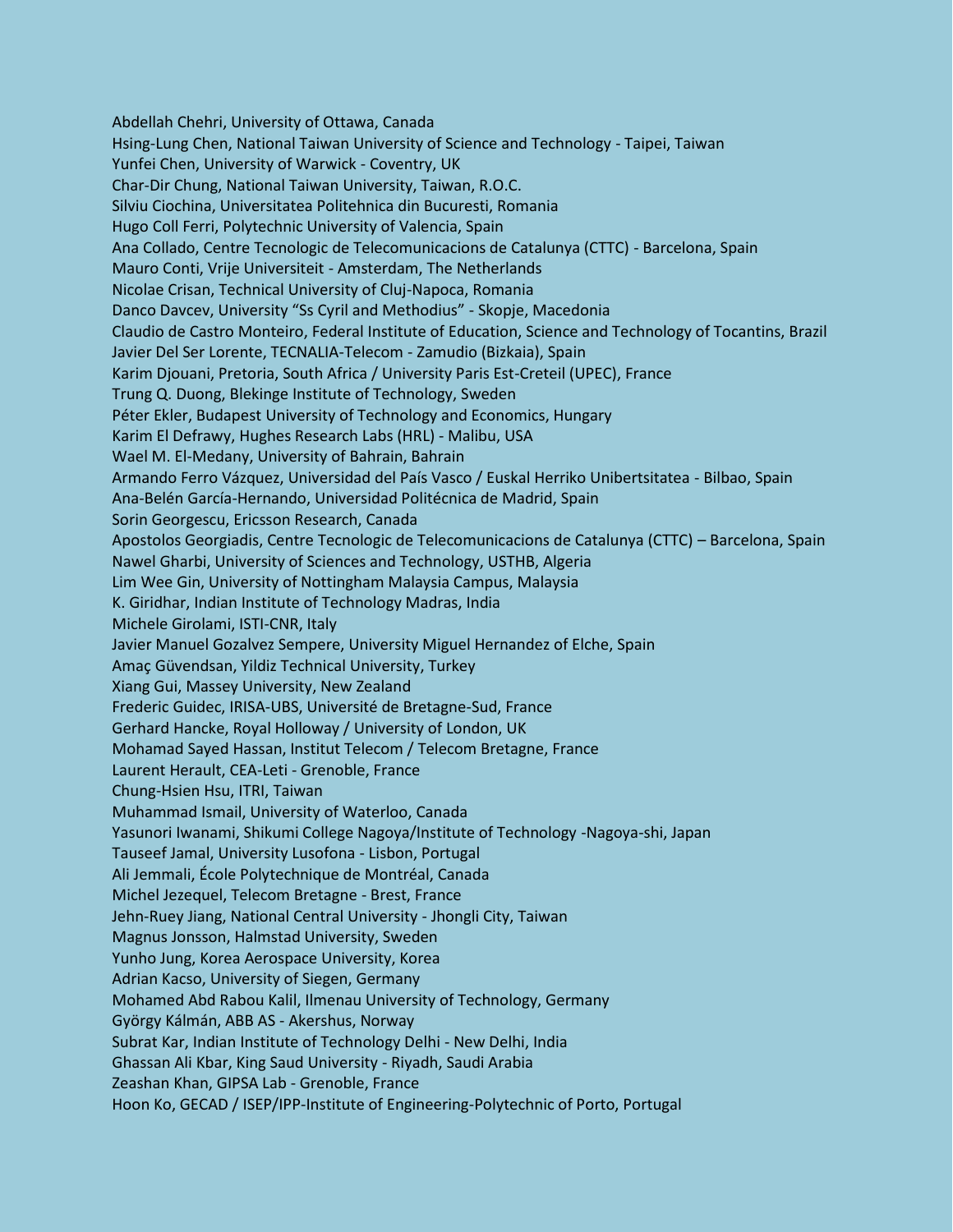Timo O. Korhonen, Aalto University, Finland Dragana Krstic, University of Nis, Serbia Alexey Lagunov, M.V. Lomonosov - The Northern (Arctic) Federal University, Russia Zhihua Lai, Ranplan Wireless Network Design Ltd., UK Jingli Li, TopWorx - Emerson, USA Qilian Liang, Wuhan University, China Fidel Liberal Malaina, University of the Basque Country, Spain Justin Lipman, Intel R&D China, China Donggang Liu, Wuhan University, China Jaime Lloret Mauri, Polytechnic University of Valencia, Spain Andreas Löffler, Friedrich-Alexander University of Erlangen-Nüremberg, Germany Valeria Loscrí, University of Calabria, Italy Jonathan Loo, Middlesex University - London, UK Lin Luo, University of South Australia - Mawson Lakes, Australia Christian Maciocco, Intel Corporation -Santa Clara, USA D. Manivannan (Mani), University of Kentucky - Lexington, USA Muneer Masadeh Bani Yassein, Jordan University of Science and Technology - Irbid, Jordan Barbara M. Masini, CNR - IEIIT, University of Bologna, Italy Daniel Massicotte, Université du Québec à Trois-Rivières, Canada Catherine Meadows, Naval Research Laboratory - Washington DC, USA Hamid Menouar, QUWIC - Qatar University Wireless Innovation Center, Qatar Makoto Miyake, M-TEC Company Limited / Mitsubishi Electric Corporation, Kamakura-City, Japan Klaus Moessner, University of Surrey, UK Mohamed Moustafa, Akhbar El Yom Academy, Egypt Lorenzo Mucchi, University of Florence, Italy Renato Negra, RWTH Aachen University, Germany Marek Neruda, Czech Technical University in Prague, Czech Republic Georg Neugebauer, RWTH Aachen University, Germany Christopher Nguyen, Intel Corp., USA Homayoun Nikookar, Delft University of Technology, The Netherlands Loutfi Nuaymi, Telecom Bretagne - Rennes, France Shigeaki (Aki) Ogose, Kagawa University, Japan George S. Oreku, TIRDO/ North west University, South Africa Tudor Palade, Technical University of Cluj-Napoca, Romania Carlos Enrique Palau Salvador, Polytechnic University of Valencia, Spain Salvatore Flavio Pileggi, Universidad Politécnica de Valencia, Spain Thomas Plos, TU-Graz, Austria Anastasios Politis, Technological Educational Institute of Serres, Greece Carlos Pomalaza-Raez, Purdue University, USA / University of Oulu, Finland Iwona Pozniak-Koszalka, Wroclaw University of Technology, Poland Anand R. Prasad, NEC Corporation, Japan Hani Ragab Hassen, University of Greenwich, UK Yusnita Rahayu, Universiti Malaysia Pahang (UMP), Malaysia Teng Rui , NICT, Japan José Antonio Sánchez Fernández, Universidad Politécnica de Madrid, Spain David Sánchez Rodríguez, University of Las Palmas de Gran Canaria (ULPGC), Spain José Santa Lozano, Universidad de Murcia, Spain Reijo Savola, VTT, Finland